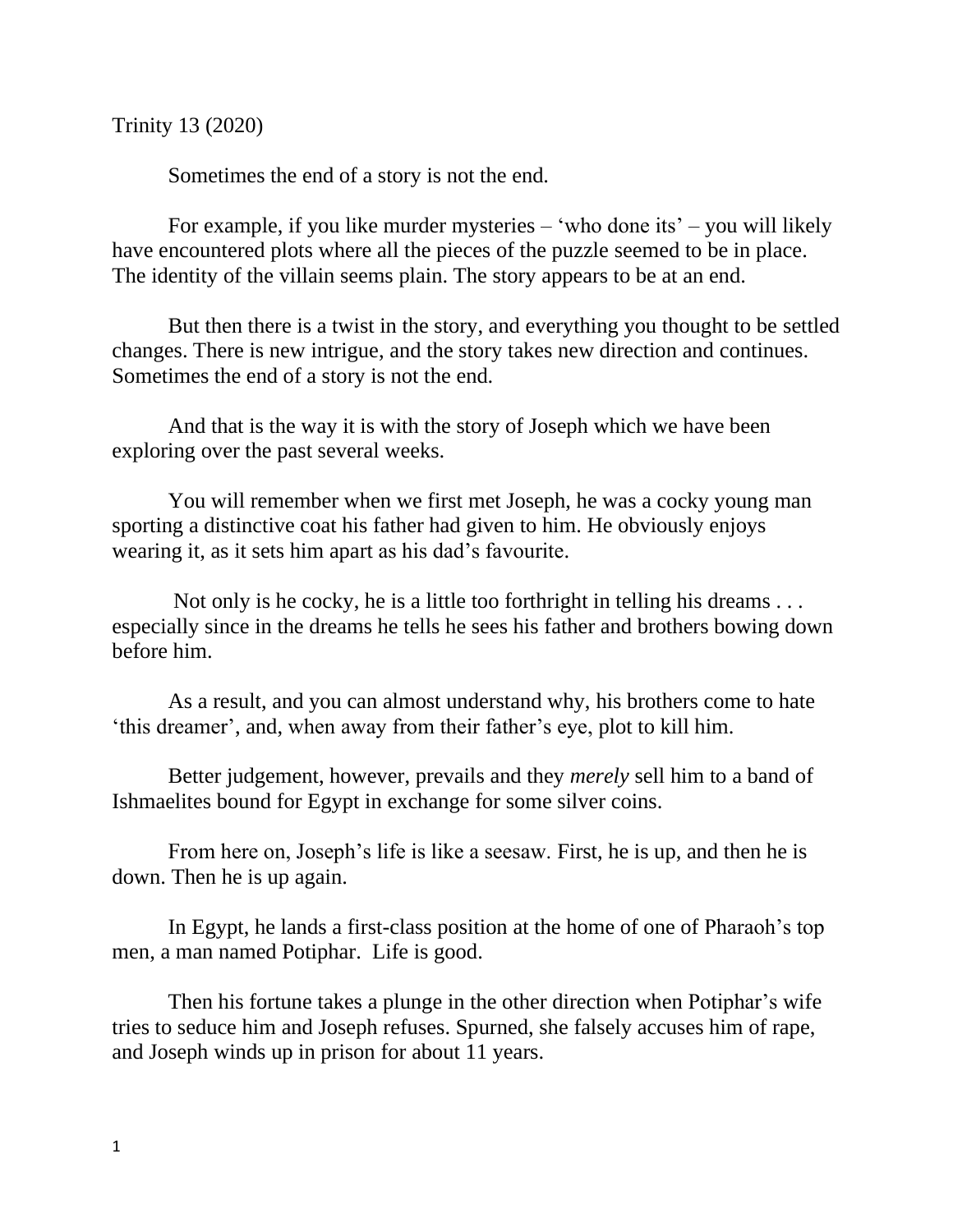Then, because of his reputation of being able to interpret dreams, he is brought before Pharaoh, whose dream he interprets. At this point, Pharaoh makes second only to himself in Egypt. He gets a wife, has children; life is good.

At this point, you almost expect to hear the words: "And they lived happily ever after." But they don't come. The end of the story is in fact not the end.

New intrigue and drama emerge when Joseph's brothers show up down in Egypt to buy grain and Joseph is reunited with Benjamin, his only full-blood brother.

This morning, however, I wish to focus not so much on Joseph and his brothers but on **God's amazing providence in the midst of the 'what ifs' and 'if onlys' of our lives**.

"Providence" refers to God's hand moving across the page of human affairs. And this is what we find happening in the Joseph saga:

God at work through all the twists and turns of life;

God fulfilling his greater purposes working through and using the freewill choices, even thoroughly wicked ones, of his human creatures;

God at work in and through the 'what ifs' and 'if onlys' of life. Think about this:

· If Joseph's brothers had never sold him as a slave, then Joseph would never have gone to Egypt.

· If Joseph had never gone to Egypt, he would never have been sold to Potiphar.

· If Joseph had never been sold to Potiphar, Potiphar's wife would never have falsely accused him of rape.

· If Potiphar's wife had never falsely accused him of rape, then Joseph would never have been put in prison.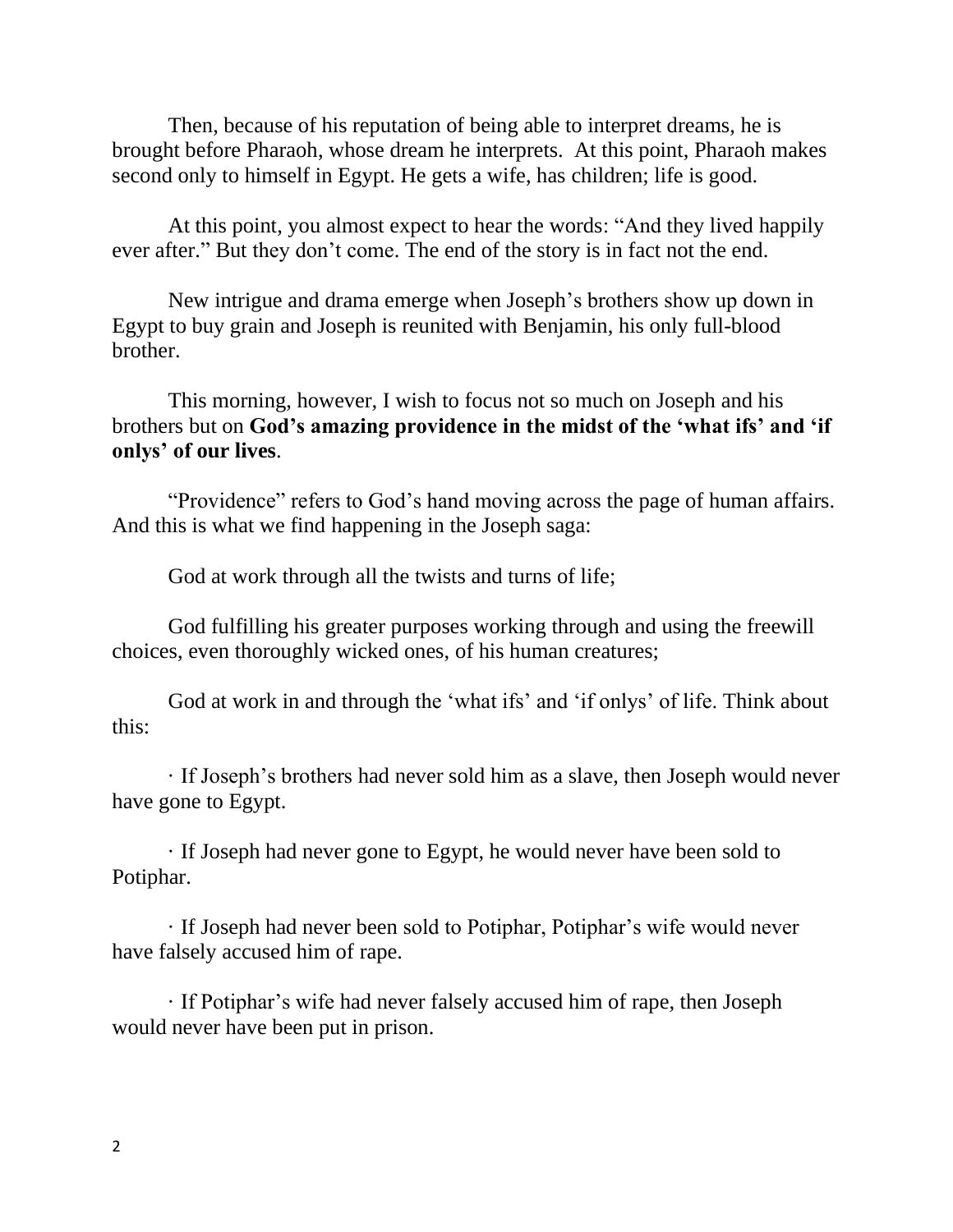· If Joseph had never been put in prison, he would not have been in a position to be called when Pharaoh needed someone to interpret his dream foretelling a coming famine.

· If Joseph had never interpreted Pharaoh's dream, he never would have become prime minister.

· If Joseph had never become prime minister, he never would have wisely prepared for the terrible famine to come.

· If Joseph had never wisely prepared for the terrible famine to come, then his family back in Canaan would have died in the famine.

· If Joseph's family back in Canaan, God's covenant family, had died, then the Messiah could not have come, and we would be without hope in this world today.

But, things did work out. God remained at work. God's hand remained over the page of human history. Well, you get the picture.

But, God's amazing providence is more than an historical curiosity. It remains operative in our lives today.

Some people make themselves miserable by dwelling on the 'if onlys' and 'what ifs' of life.

*If only* I had married this person rather than that one, I would be happy today.

*If only* I had taken Route A rather than Route B, I would have avoided the crash that destroyed my car and almost killed me.

*If only* I had not taken my money out of the stock market in '08 and had waited for the rebound, I could retire today.

If only, if only, if only . . . what if, what if, what if. Well, you get the picture and know what I am talking about and perhaps have engaged in such thinking yourself.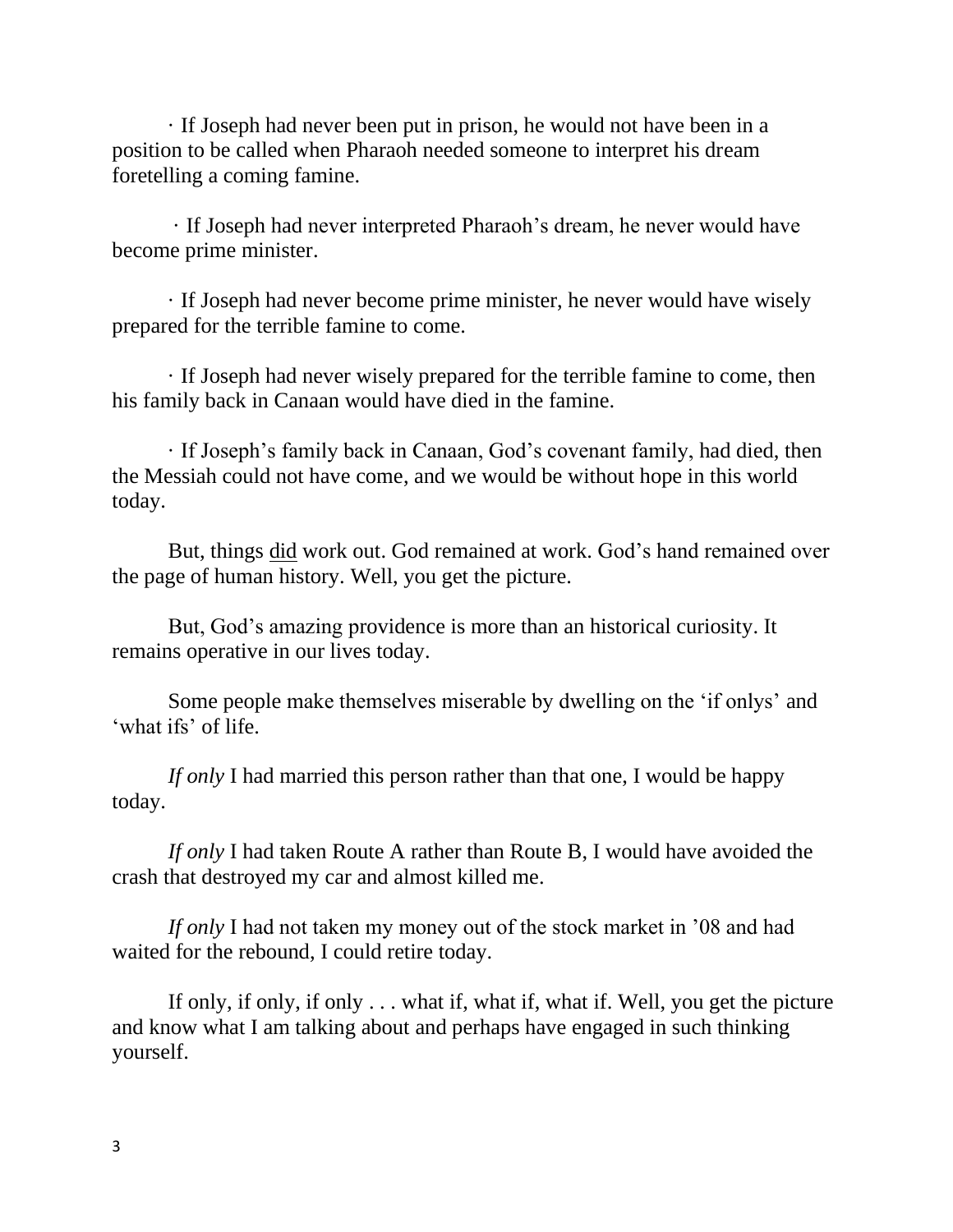Such thinking is very human and we often indulge in it. But it is also most unhelpful and can paralyse us from making constructive decisions today and moving forward.

What is to be done with the 'what ifs' and 'only ifs' of life?

Well, if what was done in the past was truly sinful, then that sin ought to be openly acknowledged and confessed. God's forgiveness then needs to be received.

Some folk say they believe in the forgiveness of sins, but they don't act like it. Instead of nailing the sins of the past to the cross, they post them on their bathroom mirror and review them often.

That is not humility. That is unbelief in the promises of God made in Christ.

In the Joseph sage, and in many other places in the Bible, we learn to exchange our 'if onlys' for God's 'if onlys'. I am thinking in particular of word found in 1 John 1:9:

## **"If we confess our sins, he is faithful and just to forgive us our sins, and to cleanse us from all unrighteousness."**

Allow me close with the words of a somewhat new prayer that comes out of the Southern Hemisphere, New Zealand to be specific.

It is for the night but says what we need to hear and live throughout each day:

"Lord, it is night. The night is for stillness. Let us be still in the presence of God.

## "It is night after a long day. **What has been done has been done; what has not been done has not been done; let it be.**

"The night is dark. Let our fears of the darkness of the world and of our own lives rest in you.

"The night is quiet. Let the quietness of your peace enfold us, all dear to us, and all who have no peace.